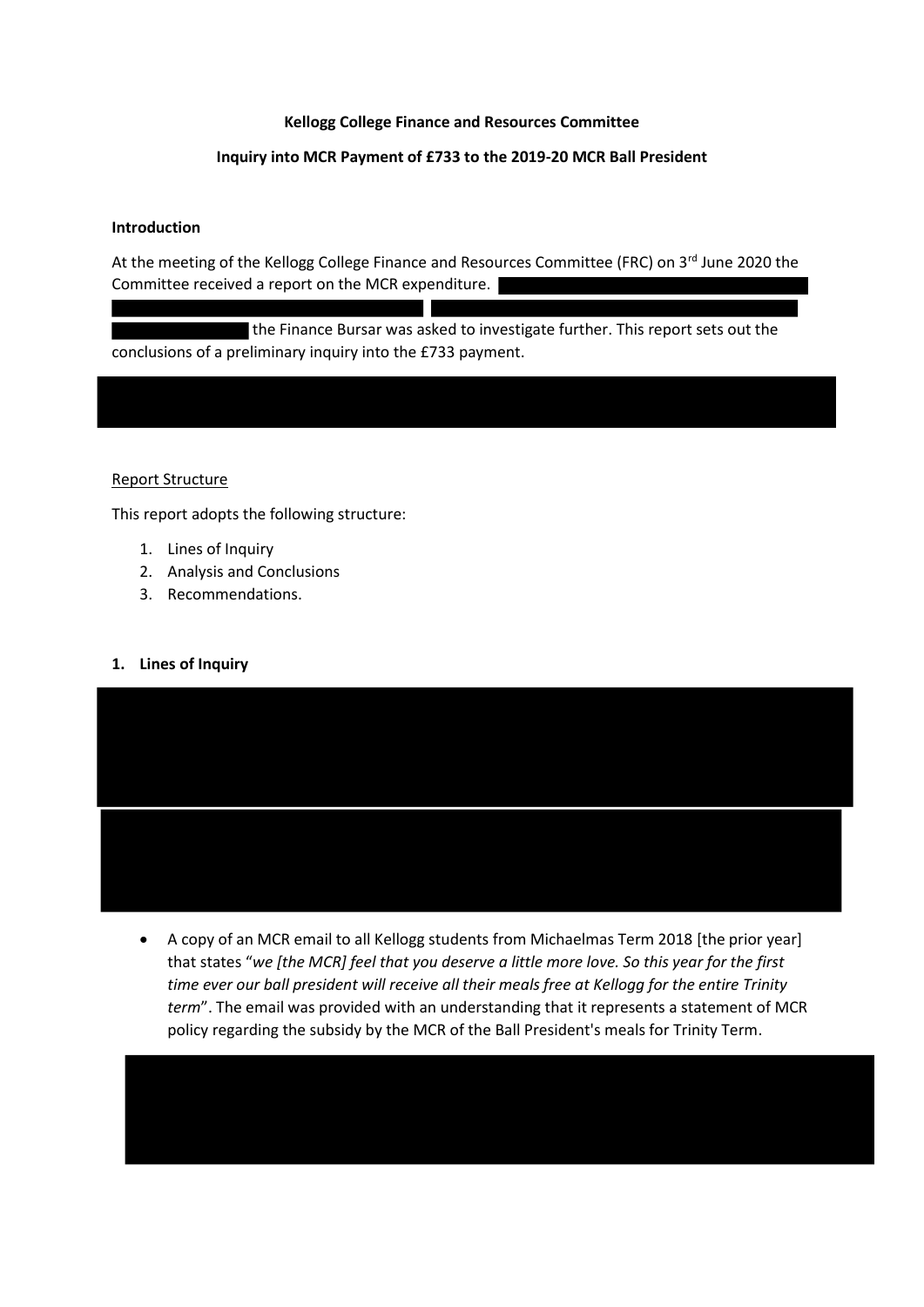

## 1.3 MCR Constitution and Standing Orders

The MCR Constitution and Standing Orders were reviewed. Sections germane to this inquiry are:

- Article 8. Finances, Section 4 of the MCR Constitution states that: "The MCR President may approve any requests for expenditure not exceeding £250, in consultation with the Treasurer, to be paid from any bank or other financial account maintained on behalf of the MCR, or by the requestor, with reimbursement provided by the MCR or the College. All requests for expenditure in excess of £250 must be specially authorized by a two-thirds vote of the Committee, as must all requests for expenditure made by the MCR President." The MCR Standing Orders state that the duties of MCR Treasurer include "to pay all bills authorised by the MCR".
- The MCR's Standing Orders state that "the MCR President shall organize or delegate the organization of the Annual Ball".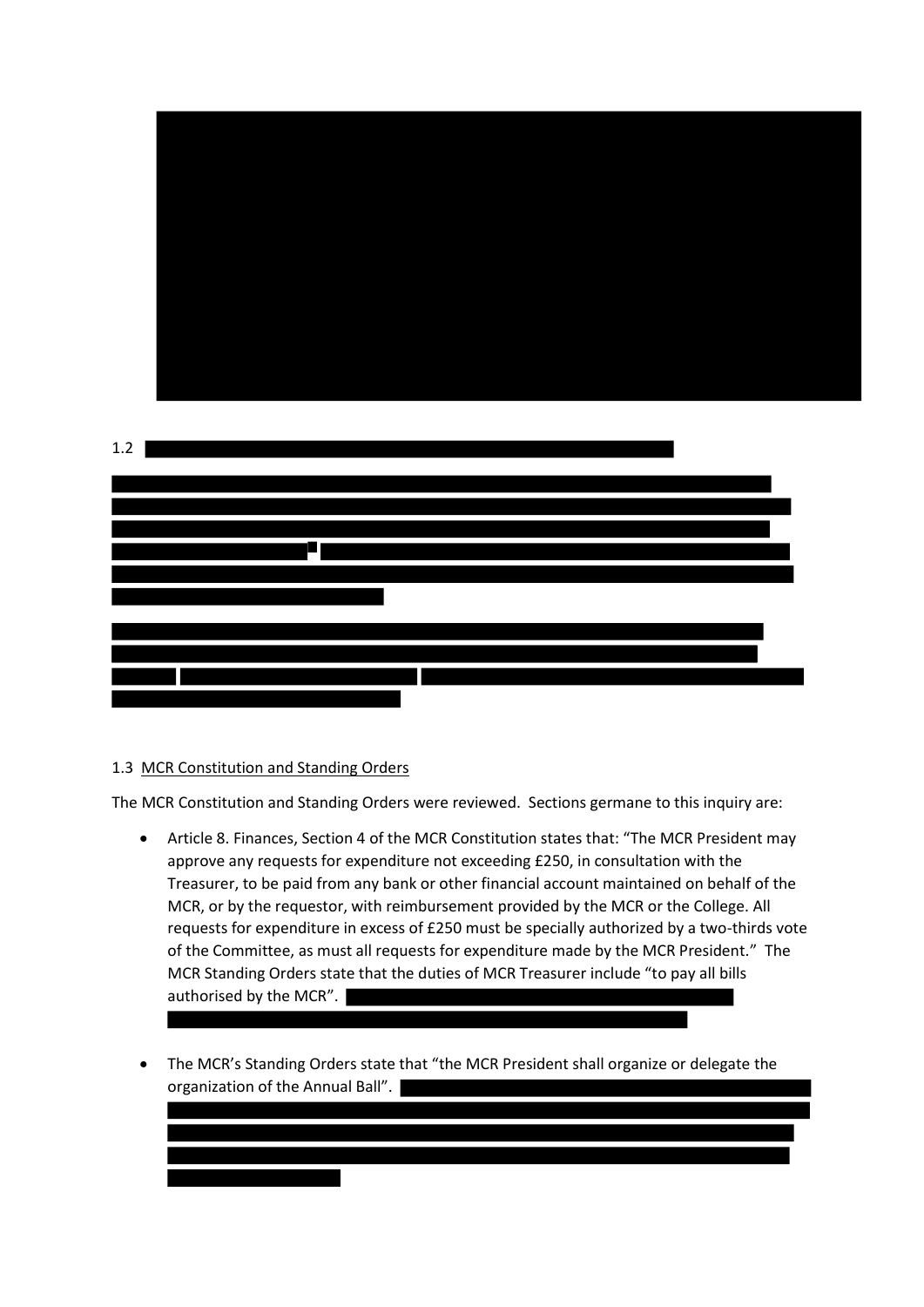![](_page_2_Figure_0.jpeg)

### **2. Analysis and Conclusions**

The College's Position Regarding Provision of Free College Meals

- **2.1.** . There have been a few discussions with the MCR about the College's willingness to cover the cost of MCR role-holders dining in College when the role naturally involves the role-holder being in College at a meal-time the College have generally been supportive of these requests where it would be disruptive for the role-holder to have to make arrangements to eat elsewhere. Prior to 2019-20 the College would not charge for any instances where such an agreement had been made. With an expanded MCR budget made available in 2019-20 the College ceased not charging, but accepted that the MCR might choose to cover the cost for a role-holder to enable them to fulfil their role on site more practicably.
- **2.2.** The College regards the spirit of the MCR offer to meet the cost of meals taken at the College during Trinity Term as recognising that the Ball President may have to spend considerable time in College during Trinity Term, and the ability to eat in College on these occasions without incurring personal expense offers considerable support to the Ball President in maximising the time available to organise the Ball and to meet and liaise with the Ball Committee.

## the MCR Governance Framework

**2.3.** The MCR governance framework consists of the MCR Constitution and the MCR Standing Orders. There is minimal reference to the Ball in either the MCR Constitution or Standing Orders. The MCR Constitution places responsibility for organising or delegating the organisation of the Ball solely with the MCR President.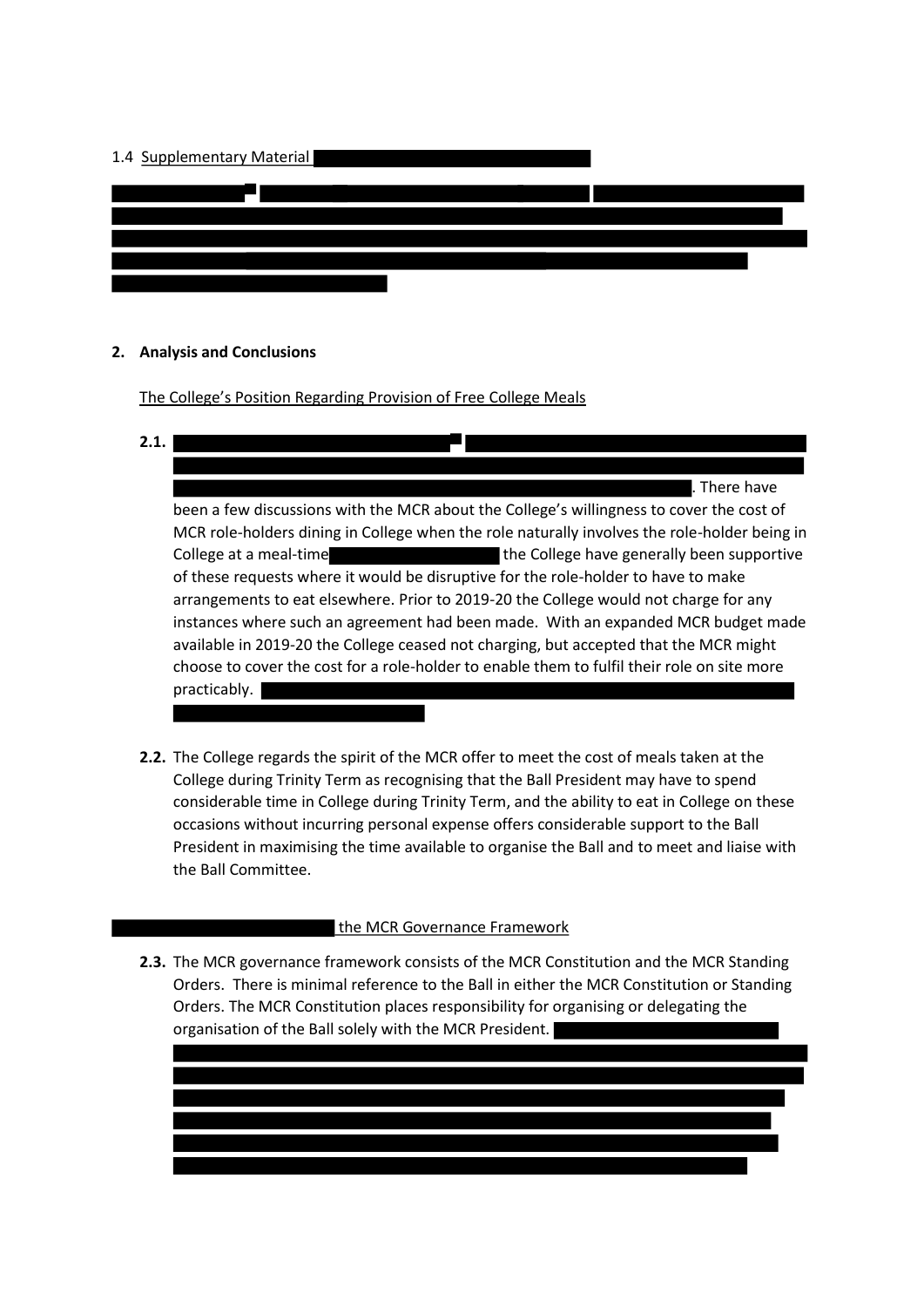![](_page_3_Figure_0.jpeg)

**2.6.** The single financial threshold of £250 stipulated in the MCR Constitution is a purposeful control intended to balance the practicality of making payments alongside managing the risks of potentially inappropriate payments.

**2.7.** The MCR Standing Orders in respect of the Treasurer role identify a number of largely enabling duties of the Treasurer, but do not emphasise the control or 'gatekeeper' aspects of the role. Financial reporting expectations are focussed on the College Governing Body and Finance Committee but do not mention reporting regularly to the MCR Committee and do not specifically include mention of the Ball.

![](_page_3_Figure_3.jpeg)

<sup>&</sup>lt;sup>1</sup> Remunerate "to pay someone for work or services"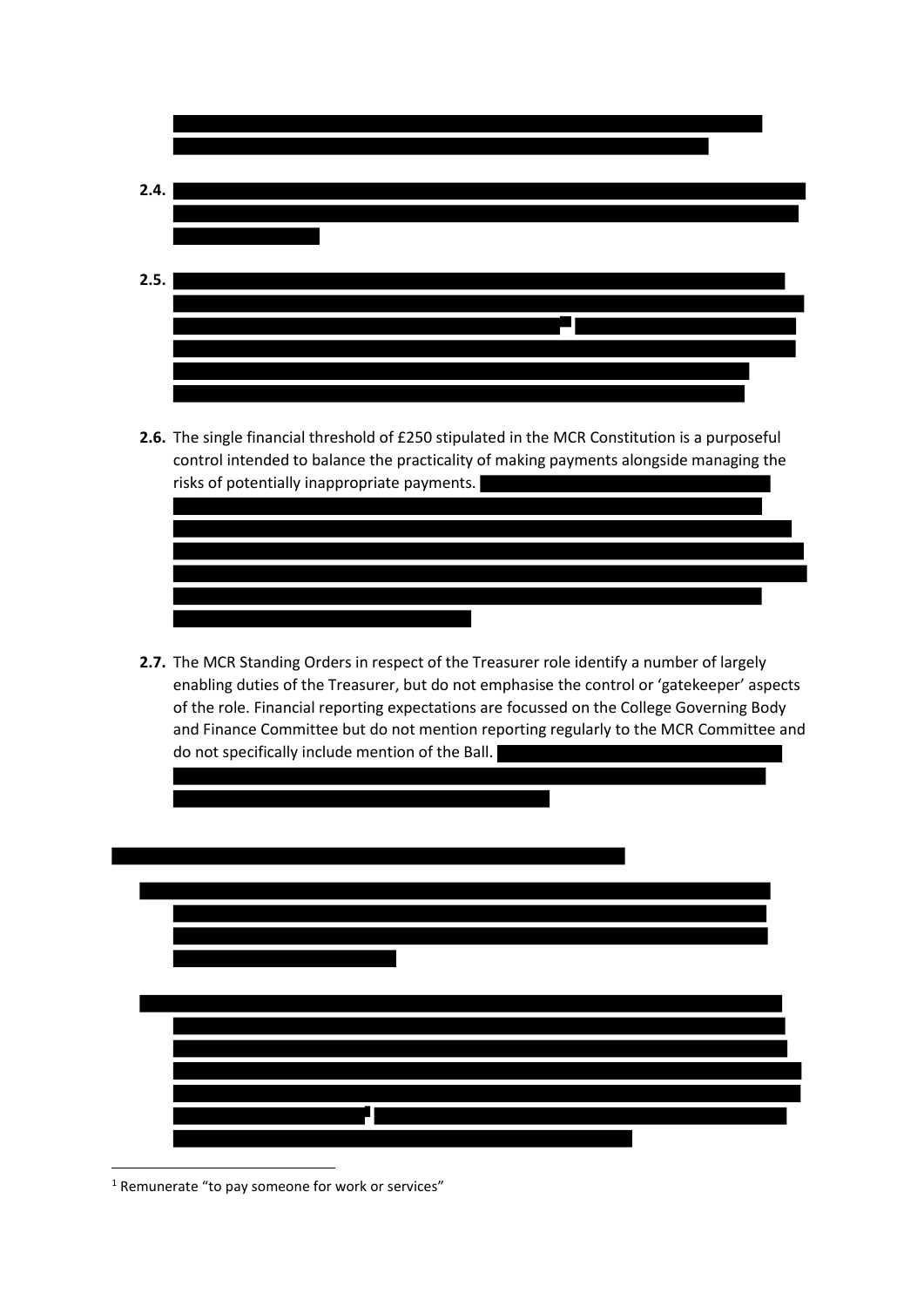![](_page_4_Figure_0.jpeg)

# **3. Recommendations**

i. The College Governance Working Group and the MCR review the MCR Constitution and Standing Orders seeking to ensure that: